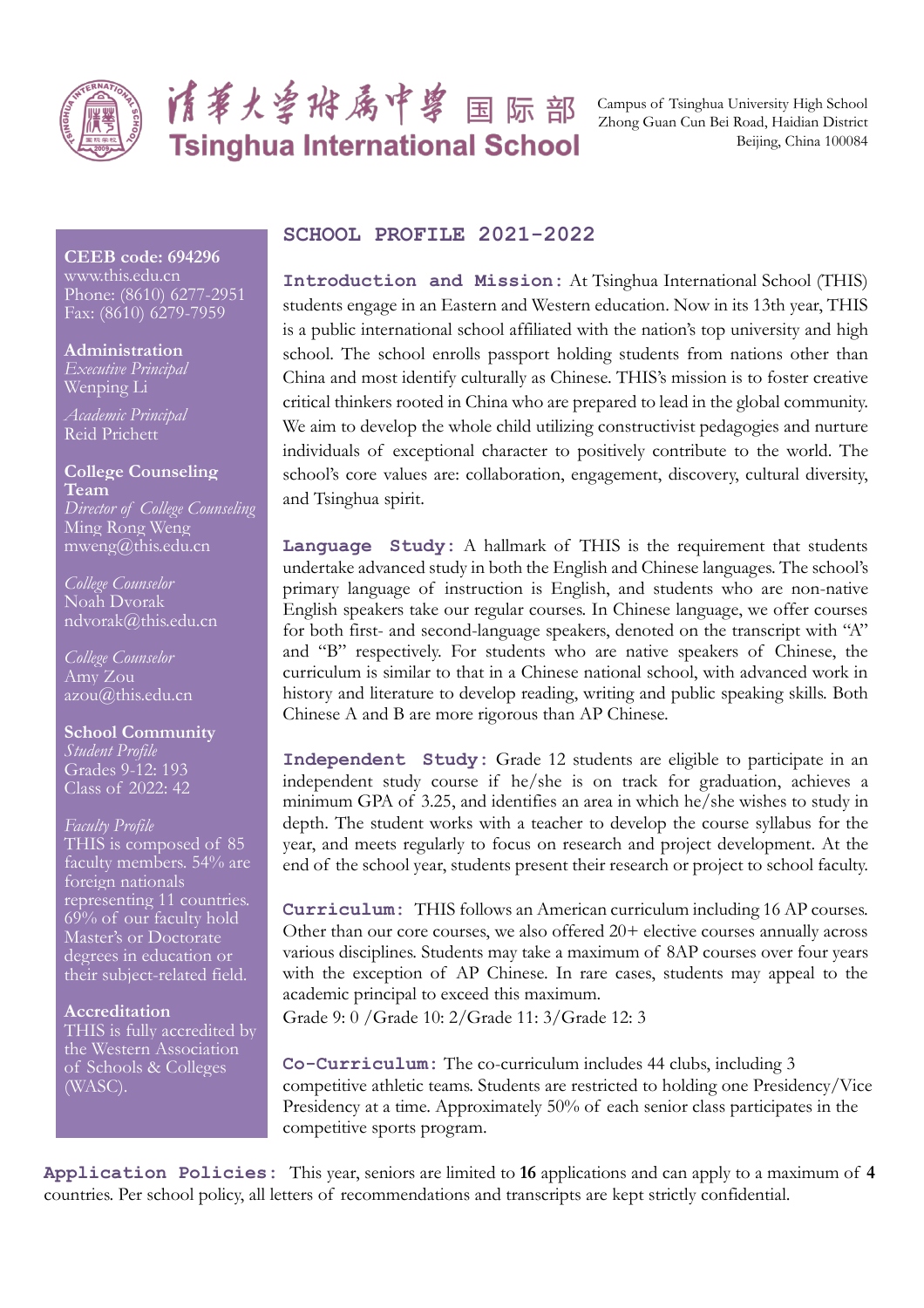# **Graduation Requirements**

English: 4 credits Math: 4 credits Science: 4 credits Social Studies: 3 credits Chinese Language: 4 credits Fine Arts: 1 credit Performing Arts: 1 credit Physical Education: 2 credits Computer Studies: 1 credit Health: 0.5 credit Electives: 0.5 credit **Total: 25 credits** 

# **Class of 2022 Key Statistics**

• 42 Graduates

- Cumulative Weighted GPA as of June 2021: Middle 50% **3.58-4.03**; Median **3.92**<br>• SAT EBRW: Middle 50% **600-700**; Median **647** 
	-
	- x SAT Math: Middle 50% **720-790**; Median **741**

x SAT Composite: Middle 50% **1330-1480**; Median **1388**

| 2021 Advanced Placement Exam Results |                     |                           |                      |
|--------------------------------------|---------------------|---------------------------|----------------------|
| <b>AP</b> Subject                    | Total # of Students | <b>Earned 3 and Above</b> | <b>Average Score</b> |
| 2-D Art and Design                   | 4                   | $\overline{4}$            | 4.00                 |
| Biology                              | 18                  | 18                        | 4.06                 |
| Calculus AB                          | 16                  | 16                        | 4.88                 |
| Calculus BC                          | 17                  | 17                        | 4.82                 |
| Chemistry                            | 15                  | 15                        | 4.53                 |
| Chinese Language & Culture           | 9                   | 9                         | 4.89                 |
| Computer Science A                   | 24                  | 18                        | 3.54                 |
| English Language & Composition       | 25                  | 24                        | 4.36                 |
| English Literature & Composition     | 8                   | $\overline{7}$            | 3.5                  |
| Macroeconomics                       | 16                  | 15                        | 4.19                 |
| Physics I                            | 21                  | 21                        | 4.43                 |
| Physics II                           | 8                   | 8                         | 4.25                 |
| Statistics                           | 33                  | 28                        | 3.88                 |
| <b>US History</b>                    | 14                  | 14                        | 4.71                 |
| World History                        | 10                  | 10                        | 4.71                 |

\* We offer Computer Science A and Computer Science Principles on a rotating basis.